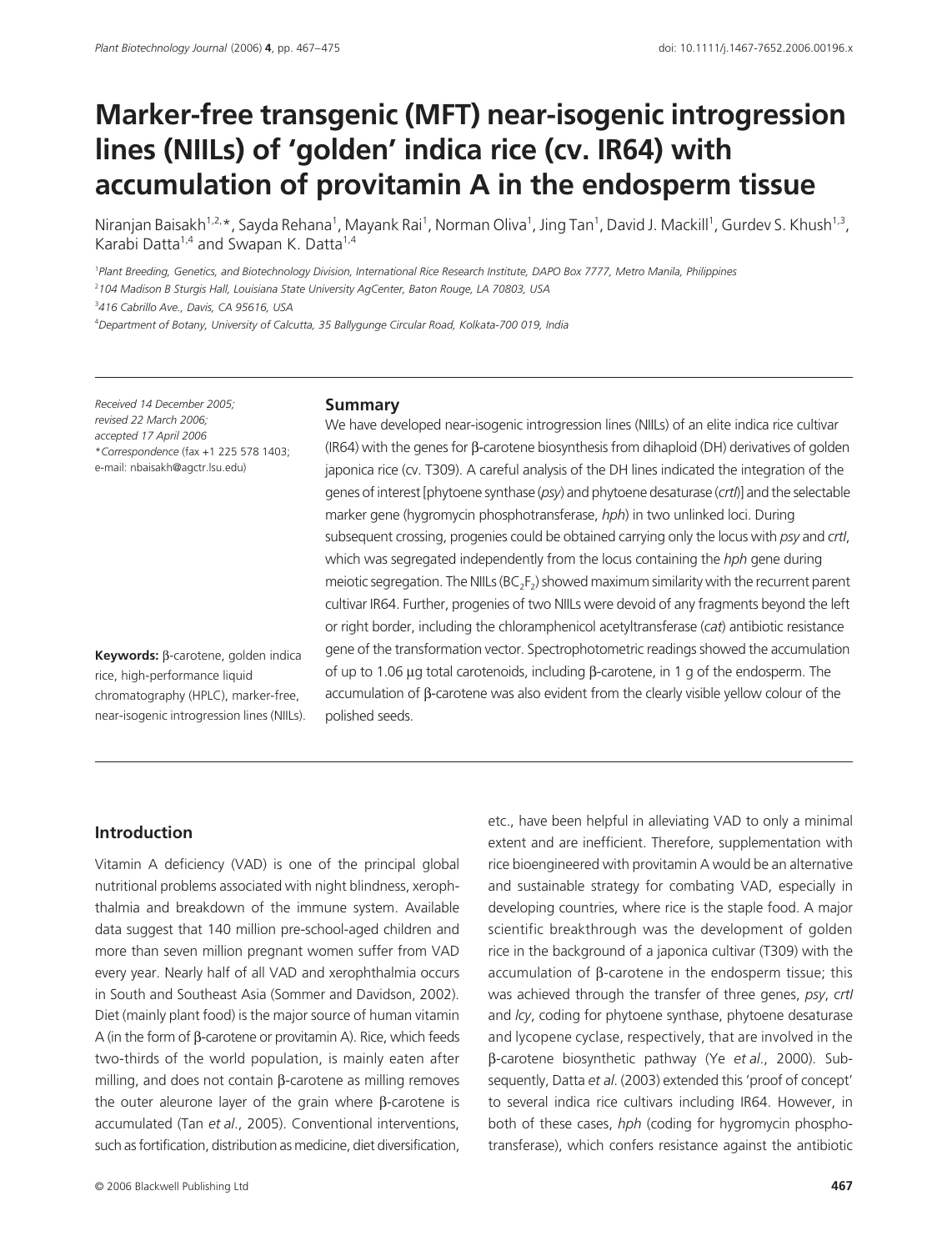hygromycin, was used as the selectable marker gene. In view of the increasing concern over antibiotic selectable marker genes, a positech™ selection system using phosphomannose isomerase (*pmi*) (Joersbo, 2001) was used successfully to develop golden indica rice in the background of a widely grown popular cultivar of Asia IR64 (Datta *et al*., 2003; Hoa *et al*., 2003) and Kaybonnet (Paine *et al*., 2005).

Nevertheless, the *pmi* gene is also isolated from the bacterium *Escherichia coli*. The markers (in either positive or negative selection) are considered to be undesirable once a transgenic is developed. Although chloroplast engineering is a viable alternative strategy to keep the marker gene in containment (Daniell, 2002), removal of the marker gene from a transgenic plant has been cited as 'good laboratory practice' by many regulatory committees. Consequently, transformation has focused on the generation of selectable marker-free transgenics (MFTs). Several strategies have been developed and adopted to remove selectable marker genes (for a review, see Ebinuma *et al*., 2001; Hohn *et al*., 2001; Hare and Chua, 2002; Puchta, 2003). If the marker gene and the gene(s) of interest (GOI) are integrated in unlinked loci, some progenies in the selfing generation will probably possess only the GOI, with the marker gene segregated out, and the trait can be transferred to a desirable background by conventional breeding. However, if the trait is to be transferred to another genotype, it is time consuming when the processes of screening, production of  $F_1$  plants and subsequent backcrossing to restore the recipient genotype are taken into account. Moreover, homozygous lines are a preferred component of the cross-breeding programme. Although heterozygous transgenic lines can also produce pollen with transgenes, the possibility of null pollen (without transgenes) having an equal likelihood of becoming cross-fertilized results in a lower frequency of transgenic progenies.

Anther culture, with its unique advantages of rapid fixation of homozygosity, increased selection efficiency and early expression of recessive genes, has proved to be an important component of transgenesis breeding for the rapid development

of homozygous transgenics (Baisakh *et al*., 2001) that can be used as the pollen parent in cross-breeding.

As a component of our golden rice research, we attempted to transfer the genes for β-carotene biosynthesis to an elite indica rice cultivar IR64. In this study, we report the development of near-isogenic introgression lines (NIILs) of an elite indica rice cultivar (IR64) through transfer of the genes for βcarotene biosynthesis from dihaploid (DH) golden rice (T309) using transgene-based marker-assisted backcross breeding. To our knowledge, this is the first report to transfer a metabolic pathway from a genetically modified japonica cultivar to elite indica rice by conventional cross-breeding, which is free from a selectable marker gene.

# **Results**

#### Anther culture

Sixty-one plants were obtained from anther culture of transgenic golden japonica rice (T309). Of these, 51 plants were green and 10 were albinos. Polymerase chain reaction (PCR) analysis showed that 28 (54.9%) plants were positive for the transgenes, which was further confirmed by Southern blot analysis. Southern blot showed a 3.5-kb band corresponding to the *crtI* expression cassette (Figure 1). From 28 transgenic green plants, 10 (35.7%) were identified as DHs on the basis of their phenotype. Three distinct integration patterns were observed in the DH lines. Some of the DH lines (lanes 6, 16, 18 and 19 in Figure 1) contained an additional rearranged band of higher molecular size in addition to the expected 3.5-kb band, whereas others contained either the unexpected rearranged band or both fragments. As expected, all DH lines were positive for all other transgenes, such as *psy*, *hph* and *lcy* genes.

## Development of  $F_1$  and isolation of marker-free IR64 NIILs

A large number of seeds were produced from the cross between the DH line (KDHR3-11) and IR64. One hundred



Figure 1 Southern blot showing differential integration patterns amongst the anther culture-derived lines of a single parent, HR3. NT, non-transgenic control; 1–21, anther culture-derived plants of T-309 golden rice (z4b); PC, positive control (a 3.5-kb fragment released by restriction of pBaal2 with *Eco*RI/*Hin*dIII). The genomic DNA was digested with *Eco*RI/*Hin*dIII overnight, run in 1% TAE (40 mM Tris-aretate, 1 mM EDTA)-agarose gel, transferred to Hybond+ nylon membrane, hybridized with a 1.033-kb polymerase chain reaction fragment labelled with (α<sup>32</sup>P)-dCTP, washed and exposed to X-ray film.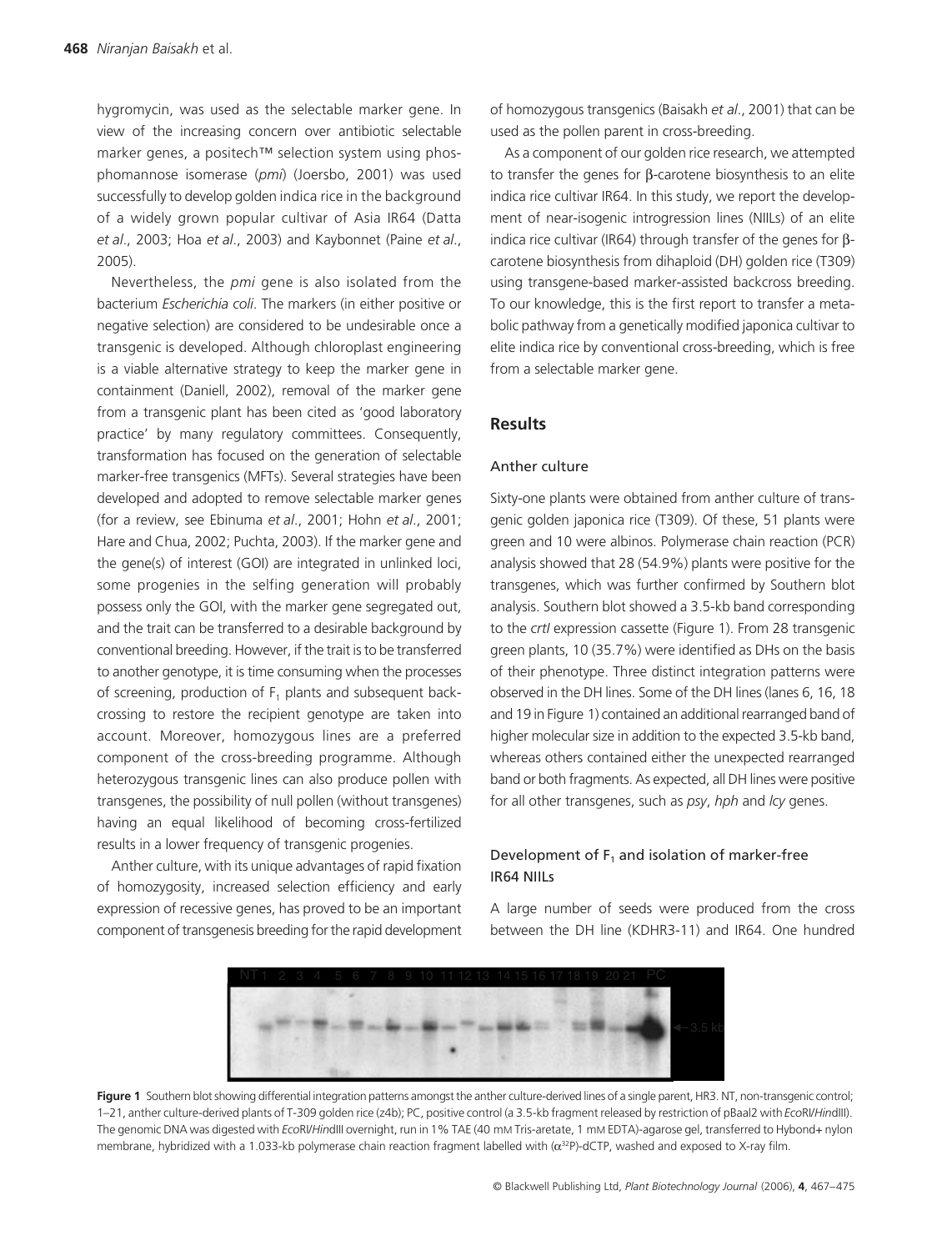**Figure 2** Southern blot analysis of  $BC_1F_1$  plants showing the absence of the 1.1-kb hygromycin phosphotransferase (*hph*) fragment in 10 of 13 plants that were positive for phytoene desaturase (*crtI*). NT, non-transgenic control plants;  $1-13$ ,  $BC_1F_1$  plants; PC, positive control (a 1.1-kb fragment from pGL2 on restriction with *Bam*HI). The Southern procedure is the same as that detailed for Figure 1, except that *Bam*HI enzyme was used instead of *Eco*RI/ *Hin*dIII.





**Figure 3** Representative Southern blots of  $BC_2F_2$  introgression plants (lanes 1–19) suggesting homozygosity of the phytoene desaturase (*crtI*) gene (A) and no hybridization signal for the hygromycin phosphotransferase (*hph*) gene (B). NT, non-transgenic control; PC, positive control (as in Figure 1). P1 and P2, two transgenic IR64 indica golden rice lines (64E-26; Datta *et al*., 2003) used as positive control. The Southern procedure is exactly the same as that given in Figure 2. Blot (A) was stripped of *crtI* and reprobed with *hph* to develop blot (B).

putative crossed seeds underwent germination in Petri dishes. Six seeds did not germinate and the rest of the seedlings were subsequently grown in pots in the containment glasshouse. Of the total of 94, 45  $F_1$  plants were found to be positive for the transgenes by PCR analysis (data not shown), indicating their heterozygosity. The 45 $F_1$  plants inherited morphological features of both parents. However, almost all of the  $F_1$  plants possessed high sterility, resulting in poor seed setting.

Four healthy  $F_1$  plants were used for backcrossing (BC) with the IR64 female parent. Few BC<sub>1</sub>F<sub>1</sub> seeds were obtained as many of the  $F_1$  plants were sterile, which is common for indica  $\times$ japonica crosses. The  $BC_1F_1$  plants were also initially screened for the transgenes by PCR. Thirteen plants were found to be positive for the *crtI* gene. This was also confirmed by Southern blot analysis for the *crtI* gene (data not shown). However, when the blot was rehybridized with the *hph* gene, interestingly, 10 of the 13 randomly selected plants analysed were negative without any hybridization signal (Figure 2), and in these 10 plants, the *hph* gene was expected to have been removed by recombination in the  $BC_1F_1$  generation. These 10 lines were further studied for their morphological characteristics, seed sterility, etc. Of these 10  $BC_1F_1$  plants, two were phenotypically closer to IR64. These two lines were again used as pollen parents in the backcross programme with IR64 for another generation and  $BC_2F_1$  seeds were obtained. Fourteen  $BC_2F_1$ plants were grown and allowed one cycle of selfing to produce  $BC_2F_2$  seeds. Further analysis of these  $BC_2F_2$  seed-derived plants confirmed the presence of the *crtI* gene by Southern hybridization (Figure 3A) and, in addition, the *psy* gene by PCR (data not shown). These lines, as expected, did not possess the *hph* gene from the results of either PCR or Southern analysis (Figure 3B). Southern blot analysis revealed that the lines that were negative for *hph* did not show the rearranged copy of *crtI*, nor did they hybridize with *lcy* when used as a probe (data not shown). This indicated that the locus with the gene set of *psy* and *crtI* was different and unlinked to that with the set of the rearranged copy of the *crtI* gene, or to the *hph* and *lcy* genes. Meiosis ensured the independent segregation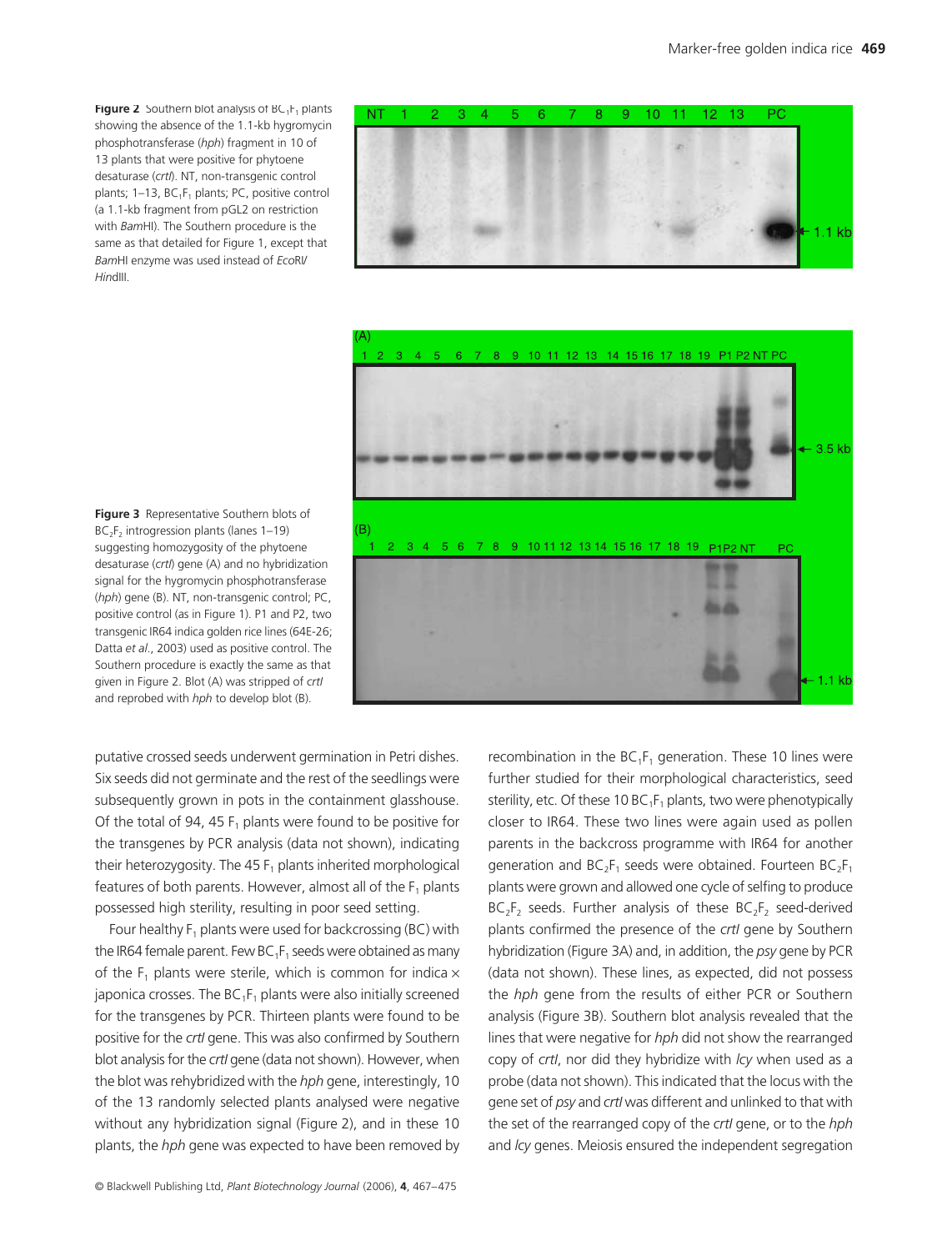

**Figure 4** Polymerase chain reaction (PCR) analysis showing the presence of a 0.51-kb amplicon for the chloramphenicol acetyltransferase (*cat*) gene in two plants (lanes 1 and 2) and its absence in four  $BC_2F_2$  plants (lanes 3–6) and in the non-transgenic control (NT). P, plasmid pCACAR having the *cat* gene as positive control; B, blank.



**Figure 5** Polished seeds of a homozygous  $BC_2F_2$  derivative of IR64 introgression line 4-2 (left) showing yellow coloration due to the accumulation of β-carotene, as well as other carotenoids, which is absent in the non-transgenic control IR64 (right).

of the two loci, ultimately allowing the subsequent removal of the *hph* and *lcy* genes from some progenies that possessed the *psy* and *crtI* genes. After obtaining an indication of the differential integration patterns of the *crtI* gene amongst the DH lines, we analysed a number of progenies of z4b that also showed the differential integration pattern of *crtI* (data not shown).

## Beyond left border transfer of the antibiotic resistance gene

The PCR result (Figure 4) showed that the  $BC_2F_2$  progenies 4-2-32 and 4-2-35 possessed the chloramphenicol acetyltransferase (*cat*) gene for bacterial selection, which was evident from a 510-bp amplicon, whereas the progenies of two  $BC_2F_1$  (10-1 and 10-10) families (i.e. 10-1-19, 10-1-21, 10-10-15 and 10-10- 17) did not show any amplification for the *cat* gene, suggesting the absence of any fragment beyond the left border of T-DNA in the latter. There was a similar result for the transfer of any fragment beyond the right border of the T-DNA. Furthermore, Southern analysis using the vector backbone as a probe did not show any hybridization signal in these two lines (data not shown). The vector backbone was released from pBaal3 (Datta *et al*., 2003) by restriction with *Kpn*I and *Not*I.

#### Carotenoid quantification

Although the *lcy* gene was co-segregated out together with the *hph* gene, the seeds of the introgression lines with only PSY and CRTI activities accumulated carotenoid products of the entire biosynthetic pathway, including β-carotene and xanthophylls, in the endosperm, as was evident from the yellow colour of the polished seeds (Figure 5). The total carotenoid content, calculated from the absorbance value of the polished seed extract, was almost the same between the

progenies with no significant variation. In one of the lines that showed maximum similarity to cultivar IR64 in terms of morphological features with maximum seed setting, the total carotenoids accumulated in the endosperm was 1.06 µg/g of seed powder, which was comparable to the total amount of carotenoid in KDHR3-11 (the DH derivative of z4b) homozygous for the *psy* and *crtI* gene (1.1 µg/g dry mass). On the other hand, the total carotenoid in one of the homozygous lines of z4b carrying all three genes (*psy*, *crtI* and *lcy*) was estimated to be 1.8 µg/g dry mass. High-performance liquid chromatography (HPLC) analysis (Figure 6) showed that β-carotene accounted for as much as 38.7% of the total carotenoid, which amounted to 0.41  $\mu$ g/g dry mass in the best line selected. However, if all the carotenoids with provitamin A activity, i.e. β-carotene, β-cryptoxanthin and α-carotene (which is not clearly visible in the figure), were taken into account, they made up 87% of the total carotenoids, which translated into 0.912 µg provitamin A/g dry mass.

## Phenotypic characters of the  $F_1$  plants and backcross progenies

The  $F_1$  plants were intermediate type with regard to morphological features, which is a characteristic of indica  $\times$  japonica crosses. The leaves were broader and dark green and the grains were medium bold and shorter, than IR64, with or without awns. The sterility percentage was quite high, which resulted in the recovery of few  $BC_1F_1$  seeds. However, in subsequent generations of backcrossing, the restitution of IR64 characters was prominent in the progenies. The fertility, seed setting and panicle and plant features were almost the same as in IR64 in the BC<sub>2</sub>F<sub>2</sub> progenies. Two of the NIILs were homozygous for *crtI* and *psy* with maximum phenotypic similarity to IR64, and were subjected to another backcross generation resulting in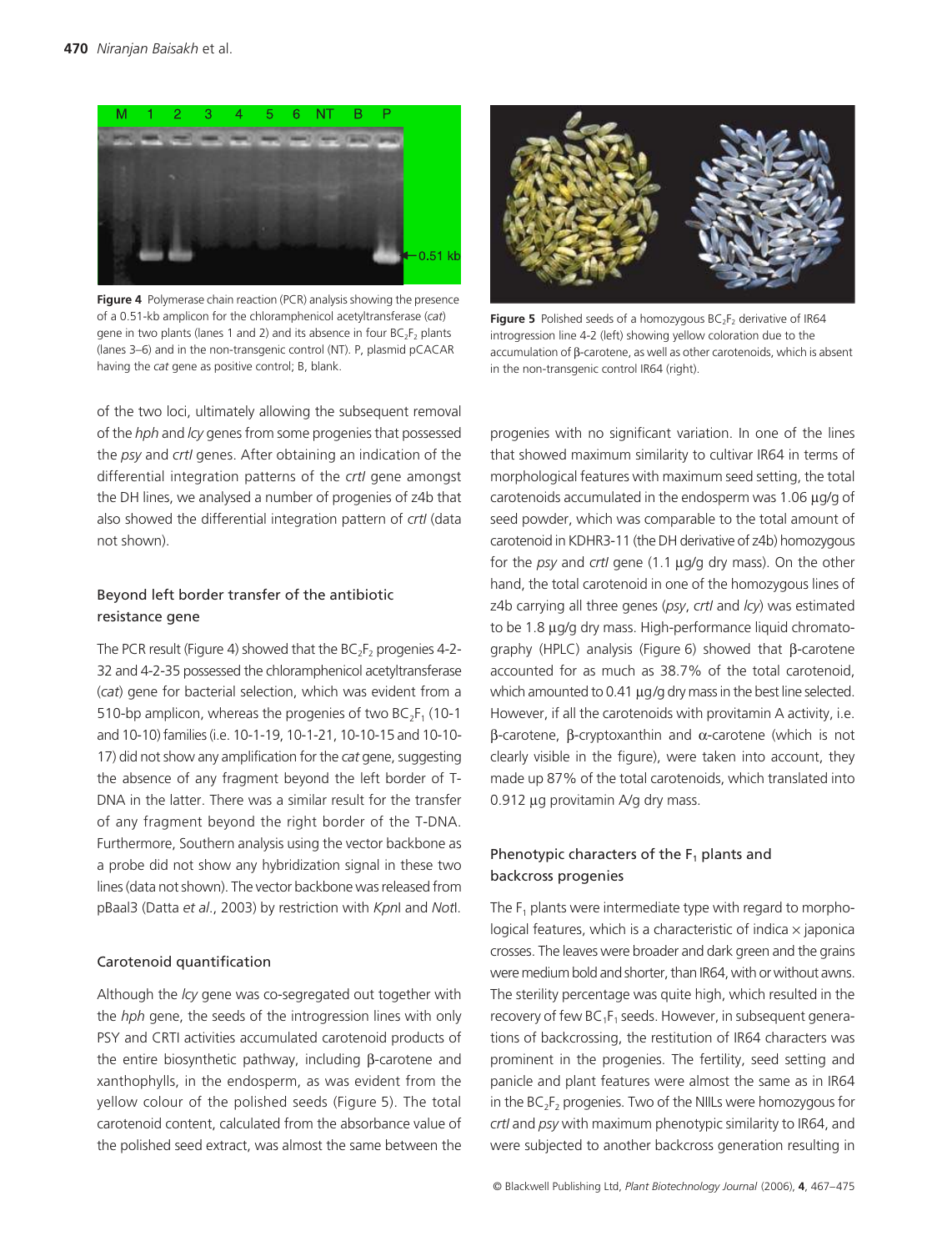





**Figure 7** Dendrogram showing the genetic similarity tree between the IR64 near-isogenic introgression lines (NIILs), wild-type IR64 (IR64-C) and donor KDHR3-11.

IR64 near-isogenic lines (NILs). The  $BC_3F_2$  plants were identical to IR64 with no statistically significant difference in agronomic features (data not shown).

# Genetic fingerprinting for similarity analysis of the IR64 NIILs

The data on the total number of bands generated by the 12 universal rice primers (URPs) were recorded for six  $BC_2F_2$ transgenic progenies (two plants from each family) and the two parental lines (IR64 recurrent–IR64C and donor–KDHR3- 11). The data on the presence and absence of DNA bands were used to produce the dendrogram. The size of the amplified products by RAPD (Random Amplified Polymorphic DNA) analysis varied from 3500 to 300 bp. Eighty-six amplified products were generated with the 12 random primers. Based on the mean length of the amplified sequence of 1200 kb/ primer, it could be estimated that a total of 14 451.35 kb of the rice genome had been spanned by the primers. This translates into 3.36% of the 4.3-Mb haploid rice genome.

All the primers tested generated a nearly identical banding pattern amongst the introgression lines with the recipient parent IR64. However, introgression lines 10-1 and 10-10 showed a polymorphic band with line 4-2 by URP4, and lines 10-1 and 10-10 from a single family showed polymorphism by URP10 and URP12. URP8 generated a distinct polymorphic band in line 4-2 *vis-à-vis* lines 10-1 and 10-10. All the primers generated polymorphic bands in the introgression lines compared to the japonica donor (KDHR3-11). On average, the introgression lines and the IR64 control rice plants shared more than 90% of monomorphic bands generated by all 12 URPs tested.

The genetic similarity tree produced from the fingerprinting data of the introgression lines and parental lines is shown in the dendrogram (Figure 7). The similarity values for six of the introgression lines used (4-2-32, 4-2-35, 10-1-19, 10-1-21, 10-10-15, 10-10-17) to IR64C (recurrent parent control) ranged from 0.944 to 0.984 (data not shown). Two major clusters were evident with all the introgression lines, together with IR64C in one and KDHR3-11 in the other. Lines 4-2-32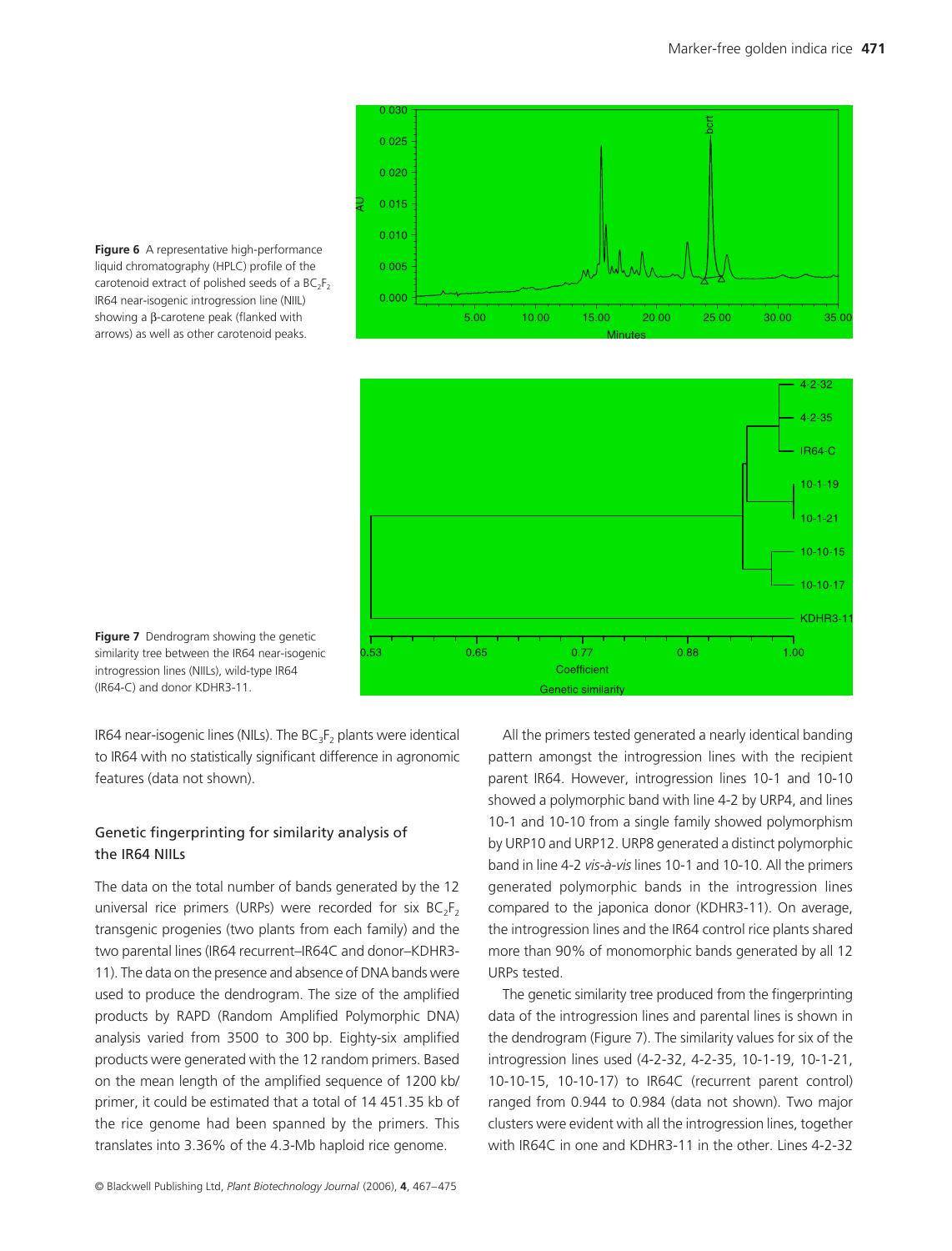and 4-2-35 showed maximum closeness to IR64C, forming one subcluster, followed by 10-1-19 and 10-1-21 in the second subcluster and 10-10-15 and 10-10-17 in the third. The differences between the introgression lines in a subcluster were negligible and would be further minimized in the present BC generation. This suggested that the introgression of the two genes (*psy* and *crtI*) capable of installing the entire carotenogenic pathway did not alter the genome of IR64 significantly. Similarly, the homozygous lines of original golden rice (T-309) did not show any significant difference in yield when expressing the genes in the carotenoid pathway.

## **Discussion**

The use of selectable marker genes is an integral part of the transformation process, allowing the selection of transgenic calli/tissues. However, second-generation transgenics using markers with possibly no harmful biological activities, or completely devoid of a selectable marker, would be an important component of a crop improvement programme through direct commercial deployment, to further engineer multiple and complex traits, or for use in conventional cross-breeding programmes.

Different strategies with their own merits and demerits have been proposed to produce MFT plants. Nonetheless, cotransformation still seems to be the simplest strategy and can be accomplished in several ways through the use of different delivery systems. This takes advantage of the *Agrobacterium*mediated transfer of two different T-DNAs, bearing the GOI and the selectable marker gene, respectively, and their subsequent integration at sufficiently unlinked sites in the primary transformant, followed by genetic segregation in the progenies. The two T-DNAs can be borne by a single binary vector (two T-DNA system; Komari *et al*., 1996; Matthews *et al*., 2001), two binary vectors in the same *Agrobacterium* cell (Daley *et al*., 1998) or two different vectors carried by different *Agrobacterium* strains (De Neve *et al*., 1997).

In our study, the integration pattern for *crtI* was revealed to be different amongst the DHs by Southern analysis (Figure 1). This led us to presume that the lines might contain a rearranged fragment of *crtI* in different parts of the chromosome in the original material (z4b) used for anther culture, in which the pollen gamete carrying three different types (both intact and rearranged copy, only intact copy and only rearranged copy) had an equal likelihood of developing into DH lines. Further analysis showed that this additional rearranged fragment was tightly linked with the *hph* and *lcy* genes, which were situated in a different T-DNA. Such rearrangement in T-DNA integration has been reported previously in rice, and could

possibly be due to a short and truncated T-DNA generated during or after integration of the full-length T-DNA into the genome (Datta *et al*., 2000).

The amenability of T-DNAs to segregate independently is determined by their relative site of integration in the plant genome. The integration of the two T-DNAs in two different, genetically distant, unlinked loci resulted in the isolation of backcross progenies without the locus that harboured the *hph* marker gene. The type of *Agrobacterium* strain used for the introduction of the T-DNA into the plant genome influences its organization (De Block and Debrouwer, 1991). The octopinederived strains (LBA4404) used in the initial development of japonica golden rice (Ye *et al*., 2000) might have favoured the integration of multiple T-DNAs at unlinked loci, relative to the nopaline-derived *Agrobacterium* strains that usually favour insertion at genetically linked loci. We isolated MFT golden rice in the first backcross progenies, and subsequent backcrossing was performed until  $BC_2$ , with theoretically 87.5% introgression from IR64 used as the recurrent recipient parent. The fingerprinting results with 12 URP RAPD primers that are known to generate maximum polymorphism amongst rice cultivars (Kang *et al*., 2001) matched the phenotypic characteristics of the introgressed NILs *vis-à-vis* the recurrent IR64C. As has been observed in our earlier studies (Datta *et al*., 2003) and those of others (Ye *et al*., 2000; Hoa *et al*., 2003), and in the IR64 NIILs, the ability of the transgenics to accumulate β-carotene with only the *psy* and *crtI* genes can be attributed to a feedback signalling loop leading to the activation of the rice endogenous carotenoid biosynthesis gene through the delivery of all-*trans*-configured lycopene by bacterial desaturase (CRTI), compared with the delivery of poly-*cis*lycopene by two plant desaturases (Schaub *et al*., 2005). Moreover, the IR64 NIILs accumulated more carotenoid (0.941 µg/g dry mass) than IR64 golden rice (developed earlier with *pmi* as the selectable marker gene) (0.670 µg/g dry mass, Datta *et al*., 2003; 0.80 µg/g dry mass, Hoa *et al*., 2003).

Transgenesis, coupled with conventional cross-breeding, could make use of the transgenes as the markers for an interrupted backcrossing, thereby reducing the time required in a conventional process up to at least  $BC_6$  or  $BC_7$  to obtain NIILs. Conventional crossing involving a transgene(s)-based markeraided selection strategy has been followed to combine multiple transgene(s) for disease and insect resistance (Datta *et al*., 2002). A similar type of approach for the isolation of MFT potato and the subsequent transfer of this trait into a desirable cultivar through backcrossing was advocated in Matthews *et al*. (2001).

In rice, a few reports have documented the development of transgenic plants free from selectable marker genes, such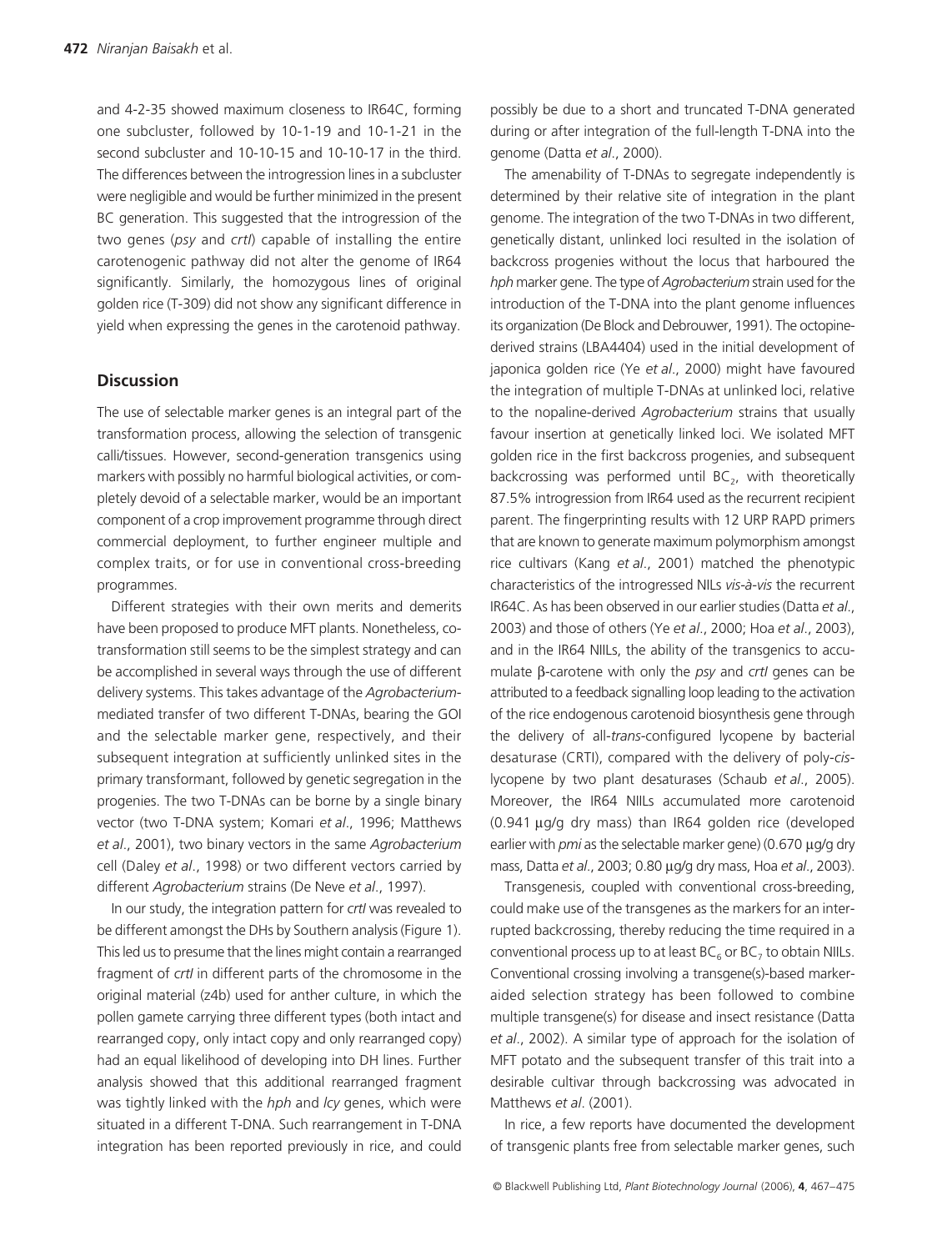as Komari *et al*. (1996) with the use of the two-T-DNA system and two-strain approach and Lu *et al*. (2001) using a double right-border binary vector approach. Recently, marker-free golden rice has also been reported by the use of two binary vectors in the same *Agrobacterium* strain (Parkhi *et al*., 2005).

Selectable marker-free *Bt* transgenics have also been recovered through the co-transformation of a vector with the *Bt* expression cassette and a vector carrying the *hph* cassette via the biolistic transformation method (Tu *et al*., 2003).

Our study indicates that the isolation of segregants without a marker gene is feasible through the use of different vectors in a co-transformation experiment by either *Agrobacterium* (in this case) or biolistic (as mentioned above) transformation. A detailed molecular analysis of the primary transformants and the immediate segregating population, and the screening of a large number of segregants, are the key to isolating such an event without the marker gene.

The agronomic performance and stability of the β-carotene content of these 'clean' transgenic golden IR64 NIILs, free from a plant selectable marker gene and bacterial selection antibiotic resistance gene, have been evaluated in the screen house and in field conditions, and showed no significant difference between the transgenics (NIILs and the original T-309 golden rice) and their respective non-transgenic controls (M. Rai *et al*., unpublished results). These final clean products would represent no threat to open field conditions or human consumption, and thus could safely be transferred to national programmes for further breeding or for direct use with deregulation.

## **Experimental procedures**

#### Plant materials and development of DHs

The transgenic seeds of T309 plants transformed with two different plasmids, pZPsC carrying *psy* and *crtI* genes, and pZLycH carrying *lcy* and *hph* genes, each harboured in a separate *Agrobacterium tumefaciens* strain LBA4404 (Ye *et al*., 2000), were provided by Professor Ingo Potrykus, ETH, Zurich, Switzerland, under the golden rice network programme. The segregating population of golden rice (T309) plants was grown in the containment glasshouse facilities of the International Rice Research Institute (IRRI), Philippines, and was screened at the seedling stage for the presence of the transgenes, including *hph*, by PCR (as described below). The immature panicles from the PCR-positive golden rice plants at the booting stage were used for anther culture (Baisakh

*et al*., 2001). The green plantlets were transferred to the containment glasshouse and were identified for their ploidy levels by phenotypic markers.

#### PCR and Southern blot analysis

The PCR primers and conditions were essentially the same as described previously (Baisakh *et al*., 2001; Datta *et al*., 2003). The DNA was isolated from leaves, 2–3 cm in length, collected from 1-month-old plants growing in the containment glasshouse by a microprep method, and 50–100 ng of DNA was used as a template for PCR. The primer sequences specific to the transgenes used were as follows: *psy* F, 5′ tggtggttgcgatattacga-3′; *psy* R, 5′-accttcccagtgaacacgtc-3′; *crtI* F, 5′-ggtcgggcttatgtctacga-3′; *crtI* R, 5′-atacggtcgcgtagttttgg-3′; *lcy* F, 5′-ccaatccccagaaccctaat-3′; *lcy* R, 5′ ctcgctaccatgtaacccgt-3′; *hph* F, 5′-tacttctacacagccatc-3′; *hph* R, 5′-tatgtcctgcgggtaaat-3′.

PCR was performed under initial denaturation for 5 min at 94 °C, followed by 36 cycles of denaturation at 94 °C for 30 s, annealing at 58 °C for 30 s, elongation at 72 °C for 1 min and final extension at 72 °C for 5 min. The PCR products were resolved in 1% TAE-agarose gel and the view was captured in an Alpha Innotech Imager (San Leandro, CA).

For Southern blot analysis, total genomic DNA was isolated from freshly collected leaves of the PCR-positive plants following the modified procedures of Dellaporta *et al*. (1983). Ten micrograms of DNA were digested overnight with restriction enzymes corresponding to the transgenes (see figures for details), run in 1% TAE-agarose gel, transferred to nitrocellulose membrane, hybridized, washed and exposed to X-ray film according to Datta *et al*. (2000). The (α <sup>32</sup>P)-dCTP-radiolabelled PCR-generated fragments of the genes (0.957 kb for *psy*, 1.079 kb for *crtI*, 1.033 kb for *lcy* and 0.763 kb for *hph*) were used as hybridization probes.

#### PCR analysis for beyond border transfer

The transformation vector pZPsC that contained both *psy* and *crtI* expression cassettes in the T-DNA carried an antibiotic resistance gene (*cat*) for multiplication of *Agrobacterium* in chloramphenicol selection. To check the transfer of fragments beyond the left border of T-DNA (T<sub>L</sub>), PCR was performed with the following *cat*-specific primers: *cat* F, 5′-atcccaatggcatcgtaaag-3′; *cat* R, 5′-ccttgtcgccttgcgtataa-3′.

PCR was performed under denaturation at 94 °C for 5 min, followed by 36 cycles of denaturation at 94  $\degree$ C for 30 s, annealing at 60 °C for 30 s, extension at 72 °C for 1 min, and a final elongation at 72  $\degree$ C for 5 min. For the fragment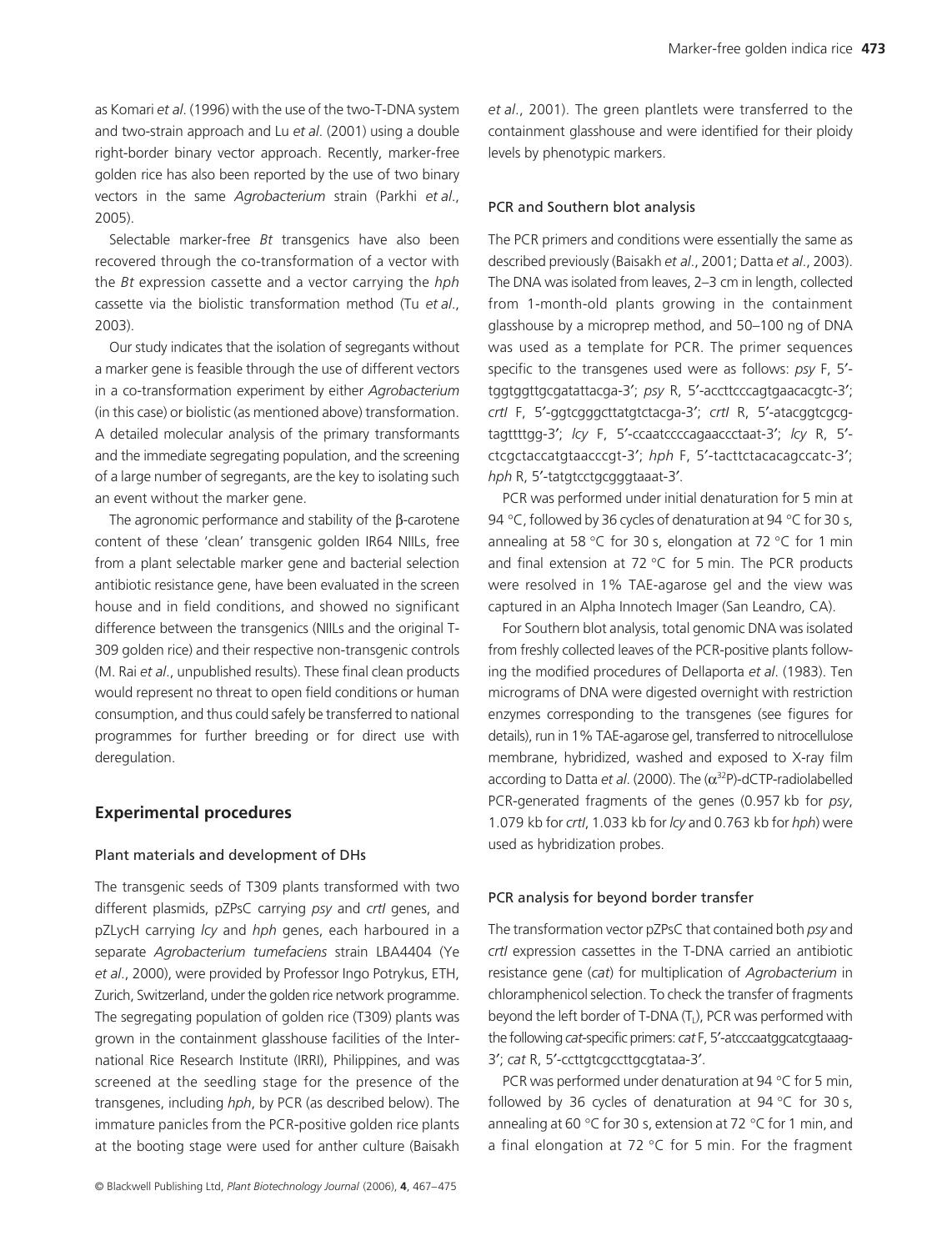outside right border, the PCR primers and conditions were the same as described previously (Hoa *et al*., 2003).

#### Development of  $F_1$  and IR64 NIILs

Of the many  $F_1$  seeds obtained from the cross between IR64 and the DH T-309 transgenic golden rice (KDHR3-11), 100 seeds were germinated in agar medium in Petri dishes and 1-weekold seedlings were transferred to pots in the containment glasshouse. The  $F_1$  plants were screened for the presence of transgenes, and a few selected plants were used as pollen parents (donor) in backcross breeding with IR64 as a female recurrent parent. The  $BC_1F_1$  plants were screened for transgenes, including the *hph* gene. Seed progenies were grown to maturity in the containment glasshouse, and the process was repeated for two backcross generations with transgenebased screening. A selfing generation was allowed for the progenies from  $BC_2F_1$  with morphological proximity to IR64, resulting in  $BC_2F_2$  plants. The materials are now in the  $BC_3F_2$ generation and are being used for further pyramiding of the transgene (*ferritin*) for high iron storage in the endosperm.

#### Quantification of β-carotene and HPLC

The extraction of total carotenoids was performed from 0.5 g of seeds from the  $BC_2F_2$  progenies, and the extract was subjected to further HPLC analysis as described by Tan *et al*. (2005).

Spectrophotometer absorbance was measured at 450 nm. The total carotenoid ( $\mu$ g/g) was calculated from the spectrophotometer reading, taking the dilution and the factor 1.125 into account. The amount of β-carotene was estimated by integration of its peak with respect to the total area of carotenoids.

# Comparative genetic fingerprinting of the introgression transgenic lines and parental lines

The DNA fingerprinting of the  $BC_2F_2$  progenies, including the donor KDHR3-11 and IR64 (recurrent) parental lines, was performed with 12 URPs of the SRILS Uniprimer™ kit I (SLB, Seoul, South Korea) following the manufacturer's instructions. The PCR reaction mixture consisted of 150 ng of primer, 200 µm dNTPs mix,  $1 \times PCR$  buffer (10 mm Tris, pH 8.4, 50 mm KCl, 15 mm  $MgCl<sub>2</sub>$ ), 2.5 units of Taq DNA polymerase and 100 ng of genomic template DNA in a final volume of 30 µL. PCR was performed in programmed thermocycler (MJ Research, Wiltham, MA) under the following conditions: 4 min at 94 °C, 35 cycles of 94 °C for 1 min, 55 °C for 1 min and 72 °C for 2 min, and a final step of 72 °C for 7 min. The PCR products were

resolved in 1.2% TAE-agarose gel and viewed under a UV transilluminator.

All the unique bands generated using 12 URPs for all the samples studied were scored as present (1) or absent (0). Genetic similarity between the samples was calculated using the program 'Similarity for Qualitative Data' (SIMQUAL), with NTSYSPC. Similarity coefficients were estimated using DICE and dendrograms were generated using the SHAN subroutine of NTSYSPC version 2.1.1L.

## **Acknowledgements**

Financial support from USAID (United States Agency for International Development) is gratefully acknowledged. We thank Professor Ingo Potrykus for providing the seeds of the transgenic japonica rice (cv. T309) line z4b. We are grateful to Drs D. S. Brar and Y. Fukuta, IRRI, for their critical suggestions on the manuscript. Editorial assistance from Dr Bill Hardy is much appreciated.

## **References**

- Baisakh, N., Datta, K., Rai, M., Rehana, S., Beyer, P., Potrykus, I. and Datta, S.K. (2001) Development of dihaploid transgenic '*golden rice*' homozygous for genes involved in the metabolic pathway for β-carotene biosynthesis. *Rice Genet. Newsl*. **18**, 91–94.
- Daley, M., Knauf, V.C., Summerfelt, K.R. and Turner, J.C. (1998) Cotransformation with one *Agrobacterium tumefaciens* strain containing two binary plasmids as a method for producing marker-free transgenic plants. *Plant Cell Rep.* **17**, 489–496.
- Daniell, H. (2002) Molecular strategies for gene containment in transgenic crops. *Nat. Biotechnol*. **20**, 581–586.
- Datta, K., Koukolíková-Nicola, Z., Baisakh, N., Oliva, N. and Datta, S.K. (2000) Agrobacterium-mediated engineering for sheath blight resistance of indica rice cultivars from different ecosystems. *Theor. Appl. Genet*. **100**, 832–839.
- Datta, K., Baisakh, N., Thet, K.M., Tu, J. and Datta, S.K. (2002) Pyramiding transgenes for multiple resistance in rice against bacterial blight, yellow stem borer and sheath blight. *Theor. Appl. Genet*. **106**, 1–8.
- Datta, K., Baisakh, N., Oliva, N., Torrizo, N., Abrigo, E., Tan, J., Rai, M., Rehana, S., Al-Babili, S., Beyer, P., Potrykus, I. and Datta, S.K. (2003) Bioengineered '*golden*' indica rice cultivars with β-carotene accumulation in the endosperm with hygromycin and mannose selection systems. *Plant Biotechnol. J*. **1**, 81–90.
- De Block, M. and Debrouwer, D. (1991) Two T-DNA's co-transformed into *Brassica napus* by a double *Agrobacterium tumefaciens* infection are mainly integrated at the same locus. *Theor. Appl. Genet*. **82**, 257–263.
- De Neve, M., De Buck, S., Jacobs, A., Van Montagu, M. and Depicker, A. (1997) T-DNA integration patterns in co-transformed plant cells suggest that T-DNA repeats originate from co-integration of separate T-DNAs. *Plant J*. **11**, 15–29.
- Dellaporta, S.L., Wood, J. and Hicks, J.B. (1983) A plant DNA mini preparation Version II. *Plant Mol. Biol. Rep.* **1**, 19–21.